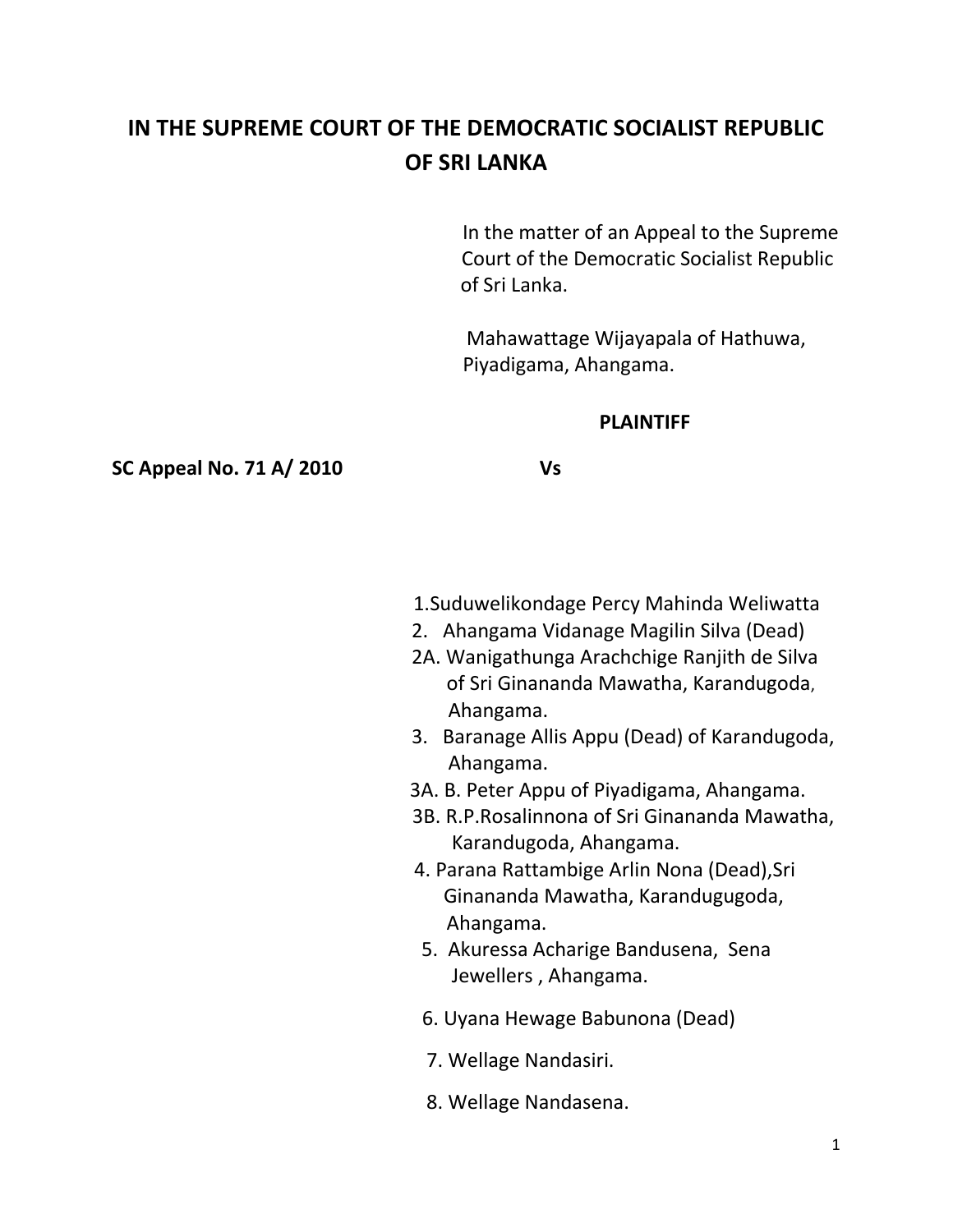- 9. Wellage Padumasena.
- 10.Wellage Indrani, all of Sri Ginanada Mawatha, Karandugoda, Ahangama.
- 11. Lanhewage Agnes Silva (Dead )
- 11A. Wellalage Sumithra Sudharma Gunathilaka of Sri Ginananda Mawatha, Karandugoda, Ahangama.
- 12. Dikkumburage Nikulas Silva (Dead) of Sri Ginananda Mawatha, Karandugoda, Ahangama.
- 12A.Dikkumburage Wijedasa of Piyadigama, Ahangama.
- 13.Nanayakkara Liyanage Edwin Alwis (Dead) of Weliwatta, Ahangama.
- 14. Wellalage Pantis Appu (Dead) of Sri Ginananda Mawatha, Karandugoda, Ahangama.
- 14A. Wellalage Sumithra Sudharma of Sri Ginanada Mawatha, Karandugoda, Ahangama.
- 15. Koggala Wellalage Marthenis Appu (Dead) of Sri Ginananda Mawatha, Karandugoda, Ahangama.
- 16. Malidurage Wilson of Meegahagoda, Ahangama.
- 17.L.B.Meena Nona of Sri Ginananda Mawatha, Karandugoda, Ahangama.
- 18.Bopage Gomis of Kahawathugoda, Ahangama.
- 19.Koggala Wellalage Sumathiratna of Sri Ginananda Mawatha, Karandugoda, Ahangama.
- 20. Saldurage Sawneris (Dead) of Kahatagahawatta, Meegahagoda, Ahangama.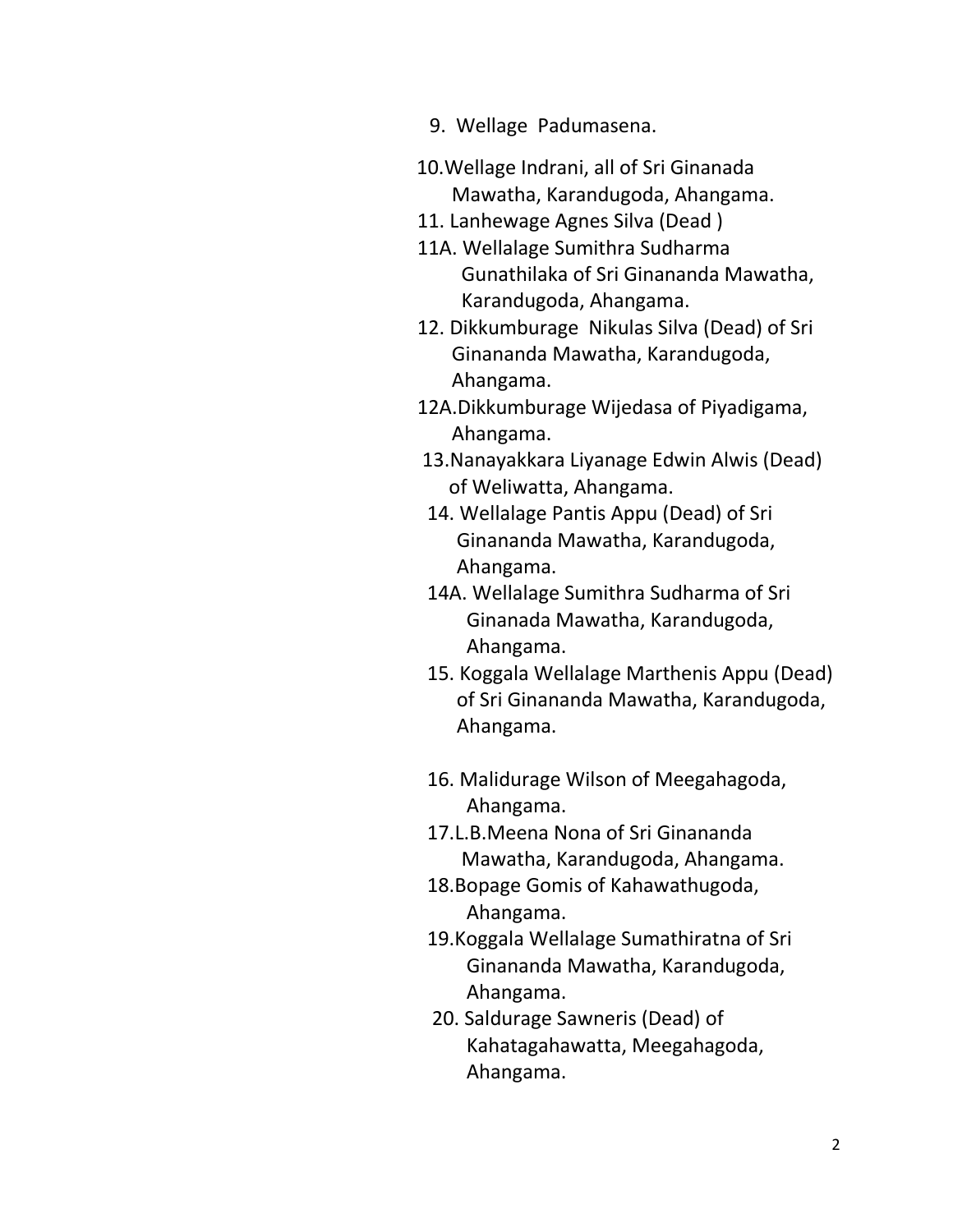- 21. Saldurage Garlis of Keraminiyawatta, Ahangama.
- 22. Saldurage Jamis
- 23. Saldurage Somasiri
- 24. Saldurage Subaneris
- 24A. Newtan Dunusingha all of Keraminiya, Ahangama.
- 25. Olidurage alias Ahangama Gamage Charli of Madagodawatta,Meegahagoda Ahangama.
- 26. Olidurage Piyasiri alias Piyasiri Dharmage of Madagodawatta, Meegahagoda, Ahangama
- 27. Paththiniya Durage Shelton of Kahawathugoda, Ahangama.
- 28. Olidurage Dochchi alias William Somawansa (Dead) of Keraminiyawatta Ahangama.
- 28A. D. Wilson of Keraminiyawatta, Ahangama
- 29. Olidurage Isaneris (Dead)
- 29A. O.D.Wimalasenaof Keraminiyawatta, Ahangama.
- 30. Olidurage Simon all of Keraminiyawatta Ahangama
- 31. Olidurage alias Vidanadurage Wilina of Keraminiyawatta, Ahangama
- 32.Olidurage Simon of Fonsekawatta, Kotegoda, Nugegoda
- 33. Hewa Rathgamage Wimalasena of Karandugoda, Ahangama
- 34.Uyanahewage Kulawathie of Dominguwawatta, Hathuwa, Piyadigama, Ahangama.
- 35. Dulcy Balamana of Piyadigama, Ahangama
- 36. Baranage Dayaseeli, and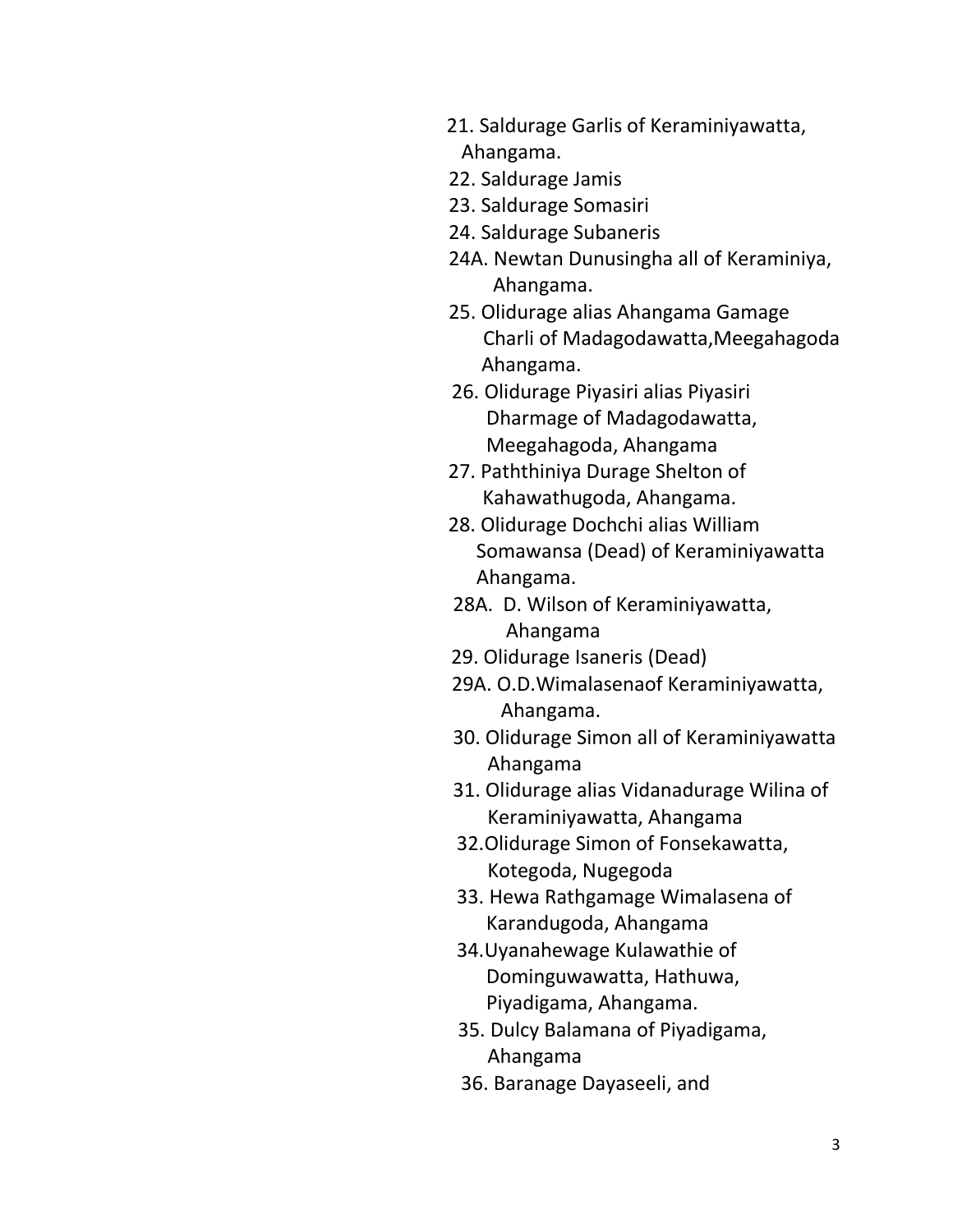37. Upali Kalupahana , both of Sri Ginananda Mawatha, Karandugoda,

#### **DEFENDANTS**

### *AND*

 Mahawattage Wijayapala of Hathuwa, Piyadigama, Ahangama.

#### **PLAINTIFF – PETITIONER**

#### **Vs**

- 1. Suduwelikondage Percy Mahinda Weliwatta
- 2. Ahangama Vidanage Magilin Silva (Dead)
- 2A. Wanigathunga Arachchige Ranjith de Silva of Sri Ginananda Mawatha, Karandugoda, Ahangama.
- 3. Baranage Allis Appu (Dead) of Karandugoda, Ahangama.
- 3A. B. Peter Appu of Piyadigama, Ahangama.
- 3B. R.P.Rosalinnona of Sri Ginananda Mawatha, Karandugoda, Ahangama.
- 4. Parana Rattambige Arlin Nona (Dead),Sri Ginananda Mawatha, Karandugugoda, Ahangama.
- 5. Akuressa Acharige Bandusena, Sena Jewellers , Ahangama.
- 6. Uyana Hewage Babunona (Dead)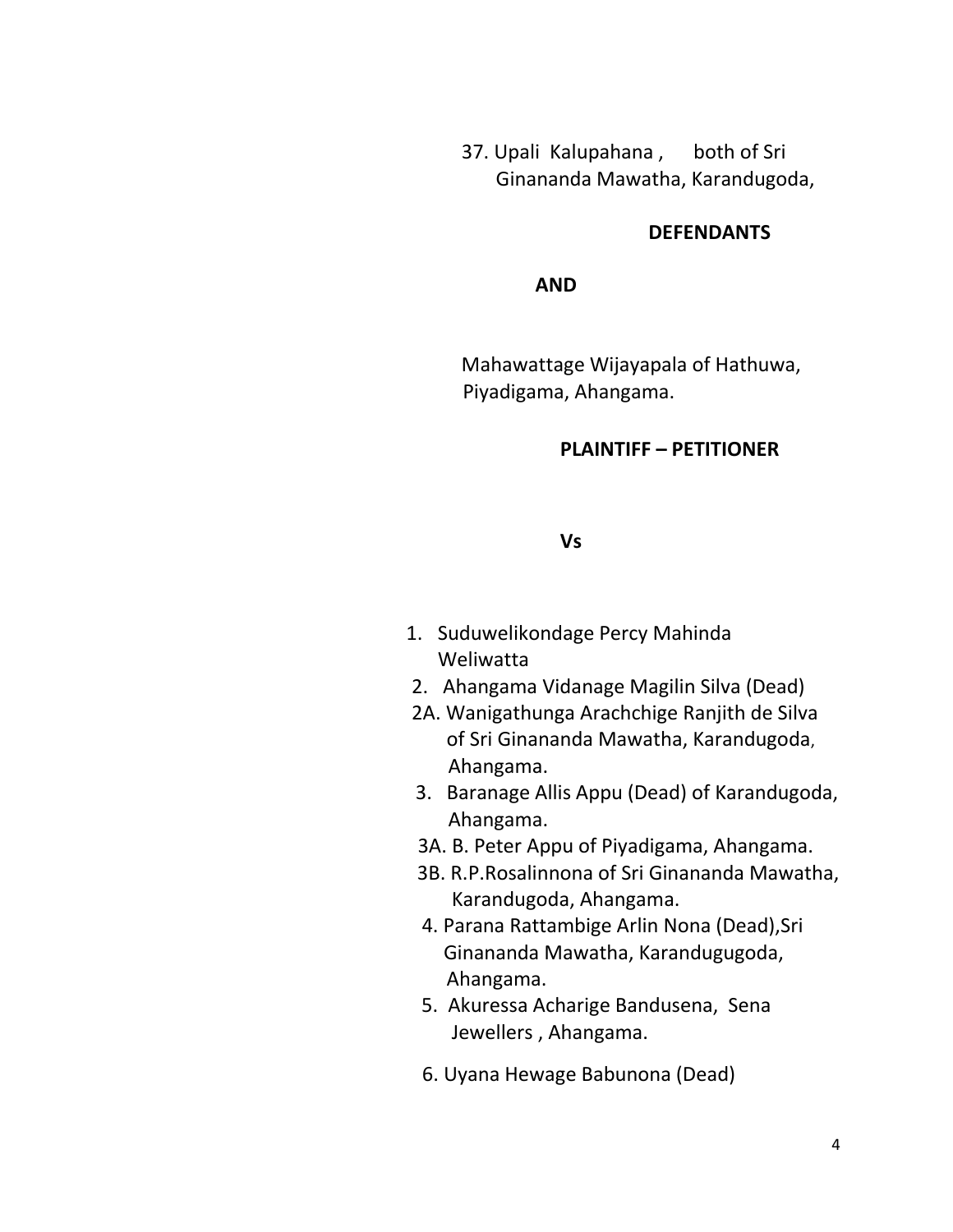- 7. Wellage Nandasiri.
- 8. Wellage Nandasena.
- 9. Wellage Padumasena.
- 10.Wellage Indrani, all of Sri Ginanada Mawatha, Karandugoda, Ahangama.
- 11. Lanhewage Agnes Silva (Dead )
- 11A. Wellalage Sumithra Sudharma Gunathilaka of Sri Ginananda Mawatha, Karandugoda, Ahangama.
- 12. Dikkumburage Nikulas Silva (Dead) of Sri Ginananda Mawatha, Karandugoda, Ahangama.
- 12A.Dikkumburage Wijedasa of Piyadigama, Ahangama.
- 13.Nanayakkara Liyanage Edwin Alwis (Dead) of Weliwatta, Ahangama.
- 14. Wellalage Pantis Appu (Dead) of Sri Ginananda Mawatha, Karandugoda, Ahangama.
- 14A. Wellalage Sumithra Sudharma of Sri Ginanada Mawatha, Karandugoda, Ahangama.
- 15. Koggala Wellalage Marthenis Appu (Dead) of Sri Ginananda Mawatha, Karandugoda, Ahangama.
- 16. Malidurage Wilson of Meegahagoda, Ahangama.
- 17.L.B.Meena Nona of Sri Ginananda Mawatha, Karandugoda, Ahangama.
- 18.Bopage Gomis of Kahawathugoda, Ahangama.
- 19.Koggala Wellalage Sumathiratna of Sri Ginananda Mawatha, Karandugoda, Ahangama.
- 20. Saldurage Sawneris (Dead) of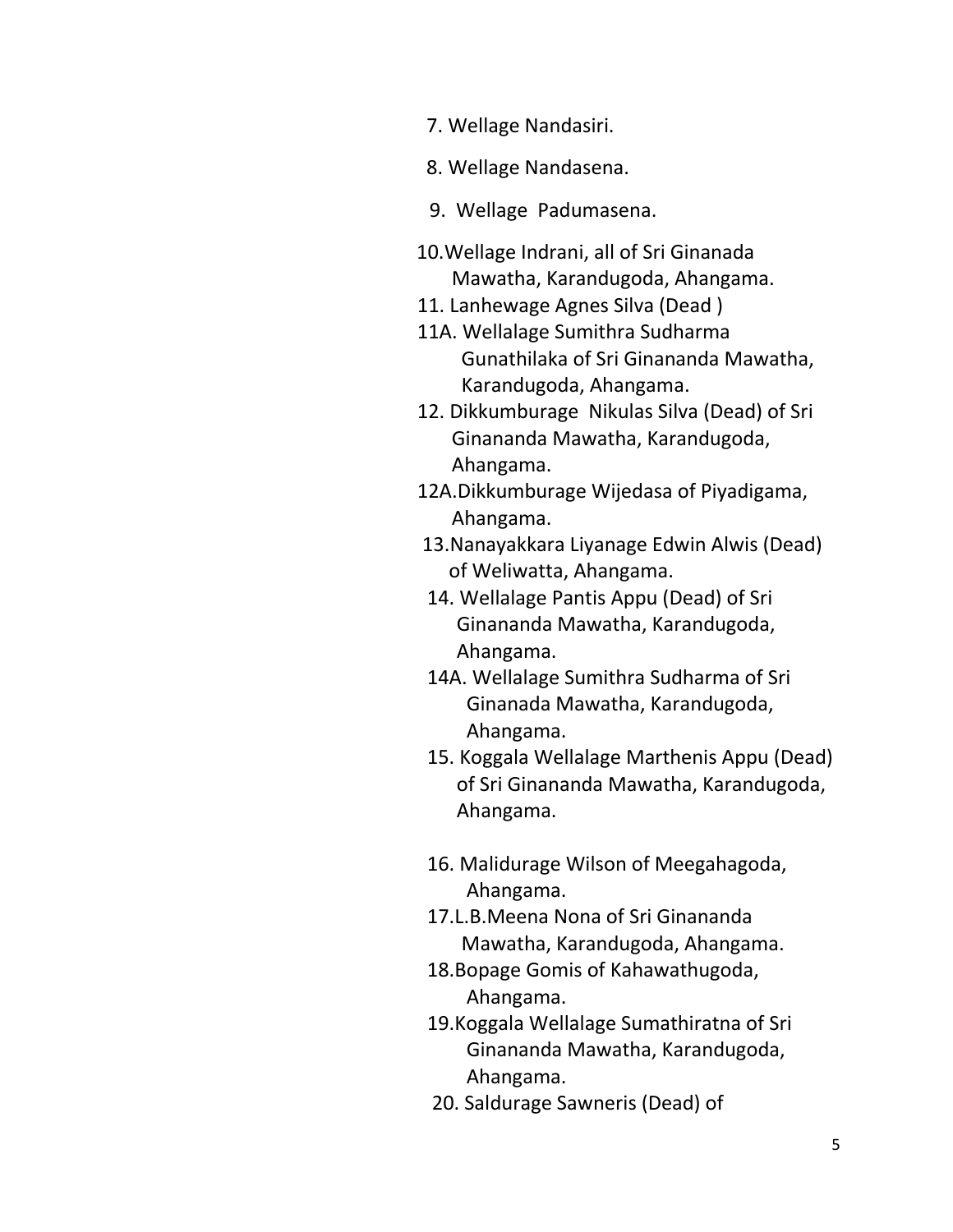Kahatagahawatta, Meegahagoda, Ahangama.

- 21. Saldurage Garlis of Keraminiyawatta, Ahangama.
- 22. Saldurage Jamis
- 23. Saldurage Somasiri
- 24. Saldurage Subaneris
- 24A. Newtan Dunusingha all of Keraminiya, Ahangama.
- 25. Olidurage alias Ahangama Gamage Charli of Madagodawatta,Meegahagoda Ahangama.
- 26. Olidurage Piyasiri alias Piyasiri Dharmage of Madagodawatta, Meegahagoda, Ahangama
- 27. Paththiniya Durage Shelton of Kahawathugoda, Ahangama.
- 28. Olidurage Dochchi alias William Somawansa (Dead) of Keraminiyawatta Ahangama.
- 28A. D. Wilson of Keraminiyawatta, Ahangama
- 29. Olidurage Isaneris (Dead)
- 29A. O.D.Wimalasenaof Keraminiyawatta, Ahangama.
- 30. Olidurage Simon all of Keraminiyawatta Ahangama
- 31. Olidurage alias Vidanadurage Wilina of Keraminiyawatta, Ahangama
- 32.Olidurage Simon of Fonsekawatta, Kotegoda, Nugegoda
- 33. Hewa Rathgamage Wimalasena of Karandugoda, Ahangama
- 34.Uyanahewage Kulawathie of Dominguwawatta, Hathuwa, Piyadigama, Ahangama.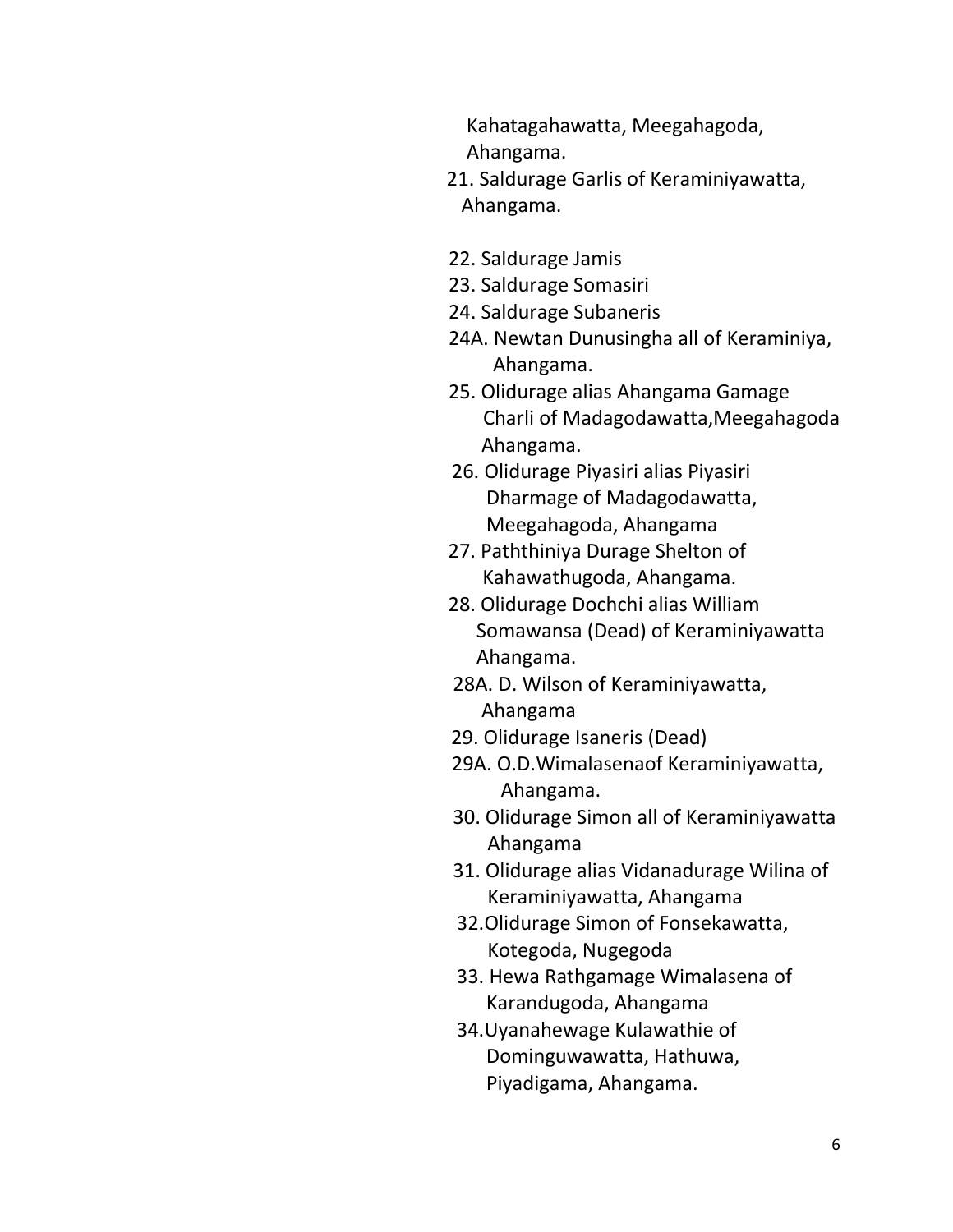- 35. Dulcy Balamana of Piyadigama, Ahangama
- 36. Baranage Dayaseeli,
- 37. Upali Kalupahana both of Sri Ginananda Mawatha, Karandugoda,

## **DEFENDANTS – RESPONDENTS**

#### **AND NOW BETWEEN**

Mahawattage Wijayapala of Hathuwa, Piyadigama, Ahangama.

## **PLAINTIFF – PETITIONER – APPELLANT**

 **Vs**

- 1. Suduwelikondage Percy Mahinda Weliwatta
- 2. Ahangama Vidanage Magilin Silva (Dead)
- 2A. Wanigathunga Arachchige Ranjith de Silva of Sri Ginananda Mawatha, Karandugoda, Ahangama.
- 3. Baranage Allis Appu (Dead) of Karandugoda, Ahangama.
- 3A. B. Peter Appu of Piyadigama, Ahangama.
- 3B. R.P.Rosalinnona of Sri Ginananda Mawatha, Karandugoda, Ahangama.
- 4. Parana Rattambige Arlin Nona (Dead),Sri Ginananda Mawatha, Karandugugoda,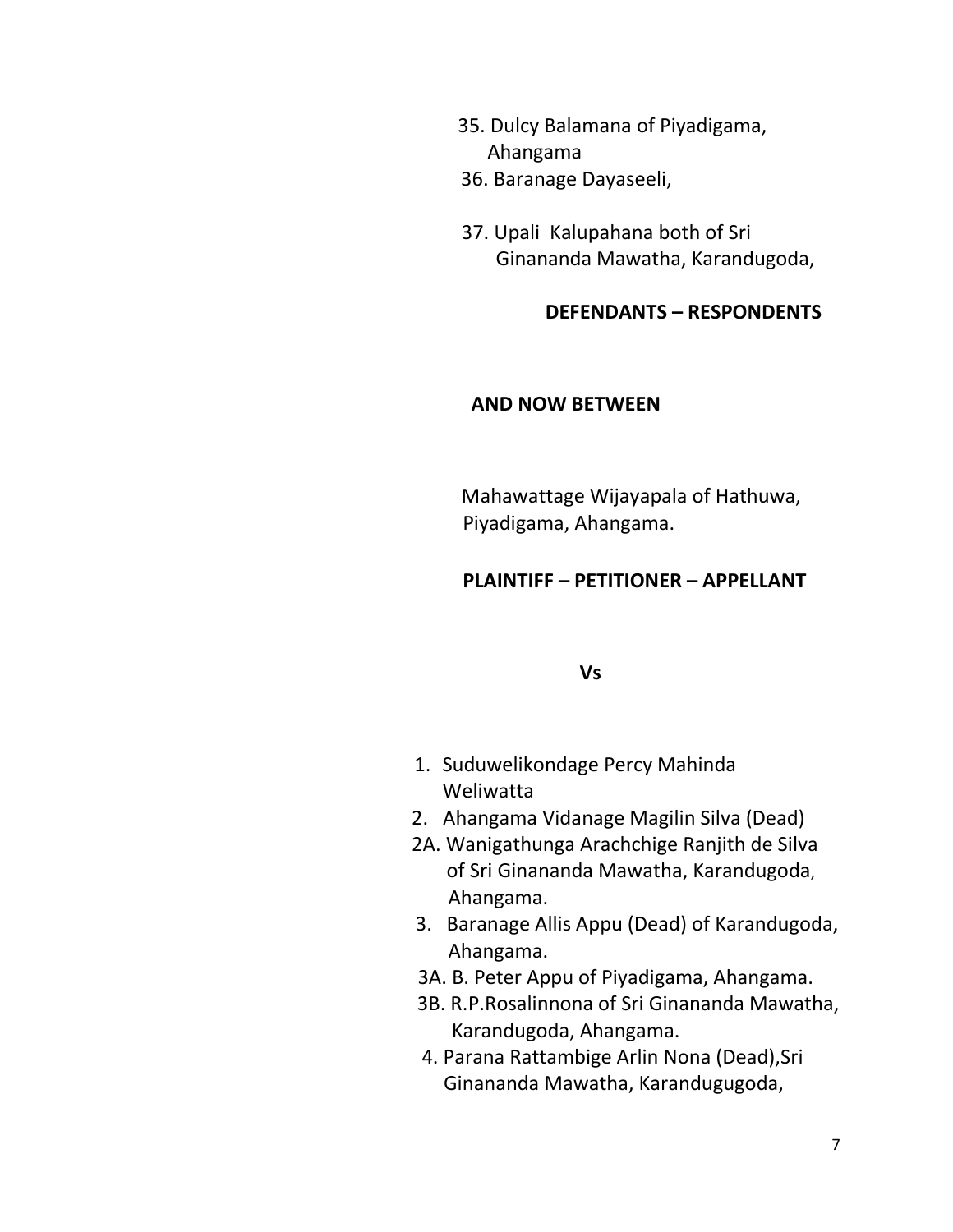Ahangama.

- 5. Akuressa Acharige Bandusena, Sena Jewellers , Ahangama.
- 6. Uyana Hewage Babunona (Dead)
- 7. Wellage Nandasiri.
- 8. Wellage Nandasena.
- 9. Wellage Padumasena.
- 10. Wellage Indrani, all of Sri Ginanada Mawatha, Karandugoda, Ahangama.
- 11. Lanhewage Agnes Silva (Dead )
- 11A. Wellalage Sumithra Sudharma Gunathilaka of Sri Ginananda Mawatha, Karandugoda, Ahangama.
- 12. Dikkumburage Nikulas Silva (Dead) of Sri Ginananda Mawatha, Karandugoda, Ahangama.
- 12A.Dikkumburage Wijedasa of Piyadigama, Ahangama.
- 13. Nanayakkara Liyanage Edwin Alwis (Dead) of Weliwatta, Ahangama.
- 14. Wellalage Pantis Appu (Dead) of Sri Ginananda Mawatha, Karandugoda, Ahangama.
- 14A. Wellalage Sumithra Sudharma of Sri Ginanada Mawatha, Karandugoda, Ahangama.
- 15. Koggala Wellalage Marthenis Appu (Dead) of Sri Ginananda Mawatha, Karandugoda, Ahangama.
- 16. Malidurage Wilson of Meegahagoda, Ahangama.
- 17. L.B.Meena Nona of Sri Ginananda Mawatha, Karandugoda, Ahangama.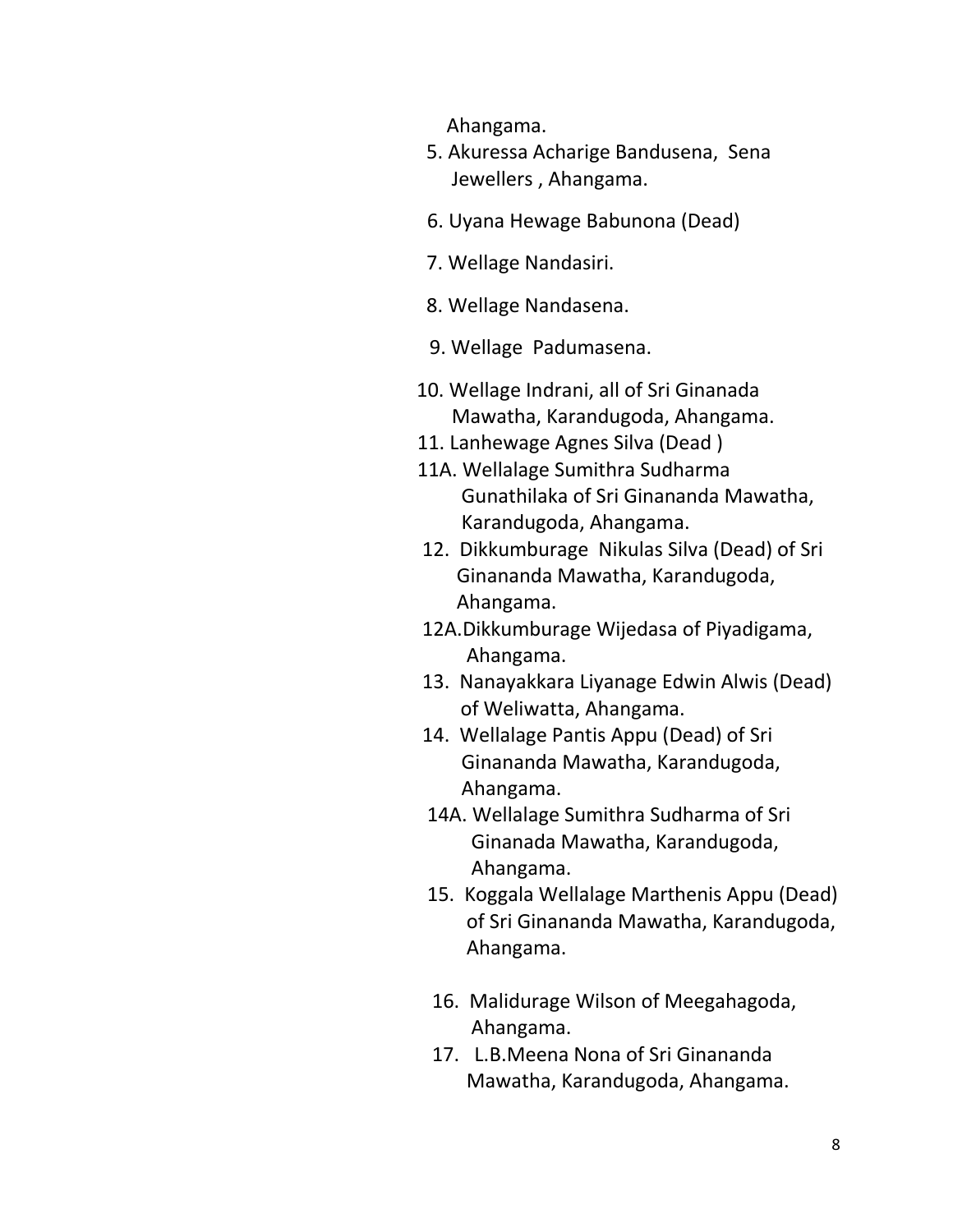- 18. Bopage Gomis of Kahawathugoda, Ahangama.
- 19. Koggala Wellalage Sumathiratna of Sri Ginananda Mawatha, Karandugoda, Ahangama.
- 20. Saldurage Sawneris (Dead) of Kahatagahawatta, Meegahagoda, Ahangama.
- 21. Saldurage Garlis of Keraminiyawatta, Ahangama.
- 22. Saldurage Jamis
- 23. Saldurage Somasiri
- 24. Saldurage Subaneris
- 24A. Newtan Dunusingha all of Keraminiya, Ahangama.
- 25. Olidurage alias Ahangama Gamage Charli of Madagodawatta,Meegahagoda Ahangama.
- 26. Olidurage Piyasiri alias Piyasiri Dharmage of Madagodawatta, Meegahagoda, Ahangama
- 27. Paththiniya Durage Shelton of Kahawathugoda, Ahangama.
- 28. Olidurage Dochchi alias William Somawansa (Dead) of Keraminiyawatta Ahangama.
- 28A. D. Wilson of Keraminiyawatta, Ahangama
- 29. Olidurage Isaneris (Dead)
- 29A. O.D.Wimalasenaof Keraminiyawatta, Ahangama.
- 30. Olidurage Simon all of Keraminiyawatta Ahangama
- 31. Olidurage alias Vidanadurage Wilina of Keraminiyawatta, Ahangama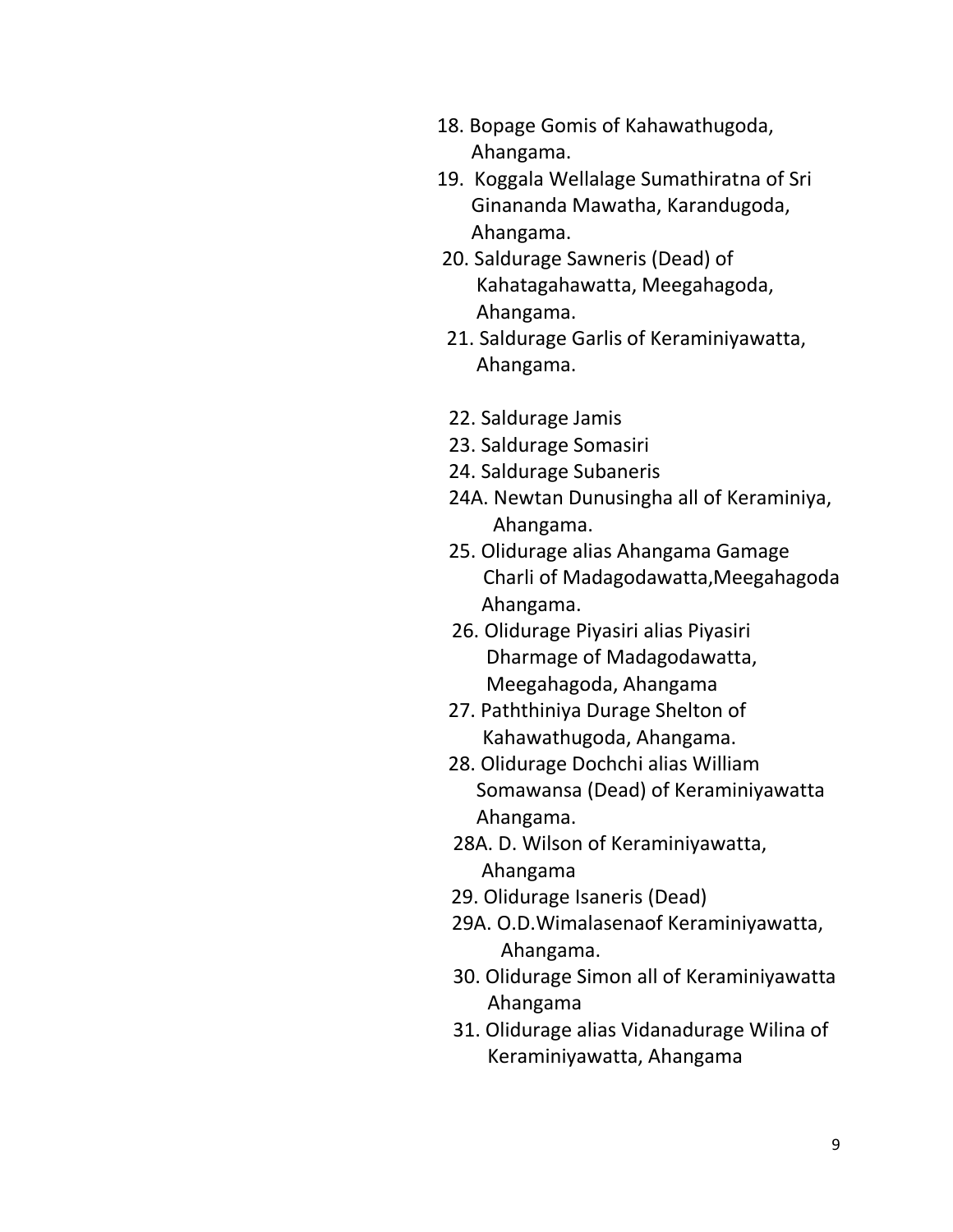- 32.Olidurage Simon of Fonsekawatta, Kotegoda, Nugegoda
- 33. Hewa Rathgamage Wimalasena of Karandugoda, Ahangama
- 34.Uyanahewage Kulawathie of Dominguwawatta, Hathuwa, Piyadigama, Ahangama.
- 35. Dulcy Balamana of Piyadigama, Ahangama
- 36. Baranage Dayaseeli,
- 37. Upali Kalupahana both of Sri Ginananda Mawatha, Karandugoda,

## **DEFENDANTS – RESPONDENTS – RESPONDENTS**

| <b>BEFORE:</b>     | S.Eva Wanasundera PC.J.<br>Sisira J de Abrew J. &<br>Upaly Abeyrathne J.                                                                                                                                                                              |
|--------------------|-------------------------------------------------------------------------------------------------------------------------------------------------------------------------------------------------------------------------------------------------------|
| <b>COUNSEL:</b>    | Rohan Sahabandu PC for the Plaintiff - Petitioner -<br>Appellant<br>Harsha Soza PC with Upendra Walgampaya for 4A<br>Defendant – Respondent – Respondent<br>Chandana Wijesooriya for the 12B to 12 H Defendants -<br><b>Respondents - Respondents</b> |
| <b>ARGUED ON:</b>  | 07.12.2015.                                                                                                                                                                                                                                           |
| <b>DECIDED ON:</b> | 24.03.2016                                                                                                                                                                                                                                            |

## **S.EVA WANASUNDERA PCJ.**

In this matter, leave to appeal was granted on 23.07.2010., on one question of law, i.e. " In the circumstances pleaded, is the affidavit filed by the Plaintiff Petitioner Petitioner in compliance with the provisions of Section 12(3) of the Oaths and Affirmation Ordinance? "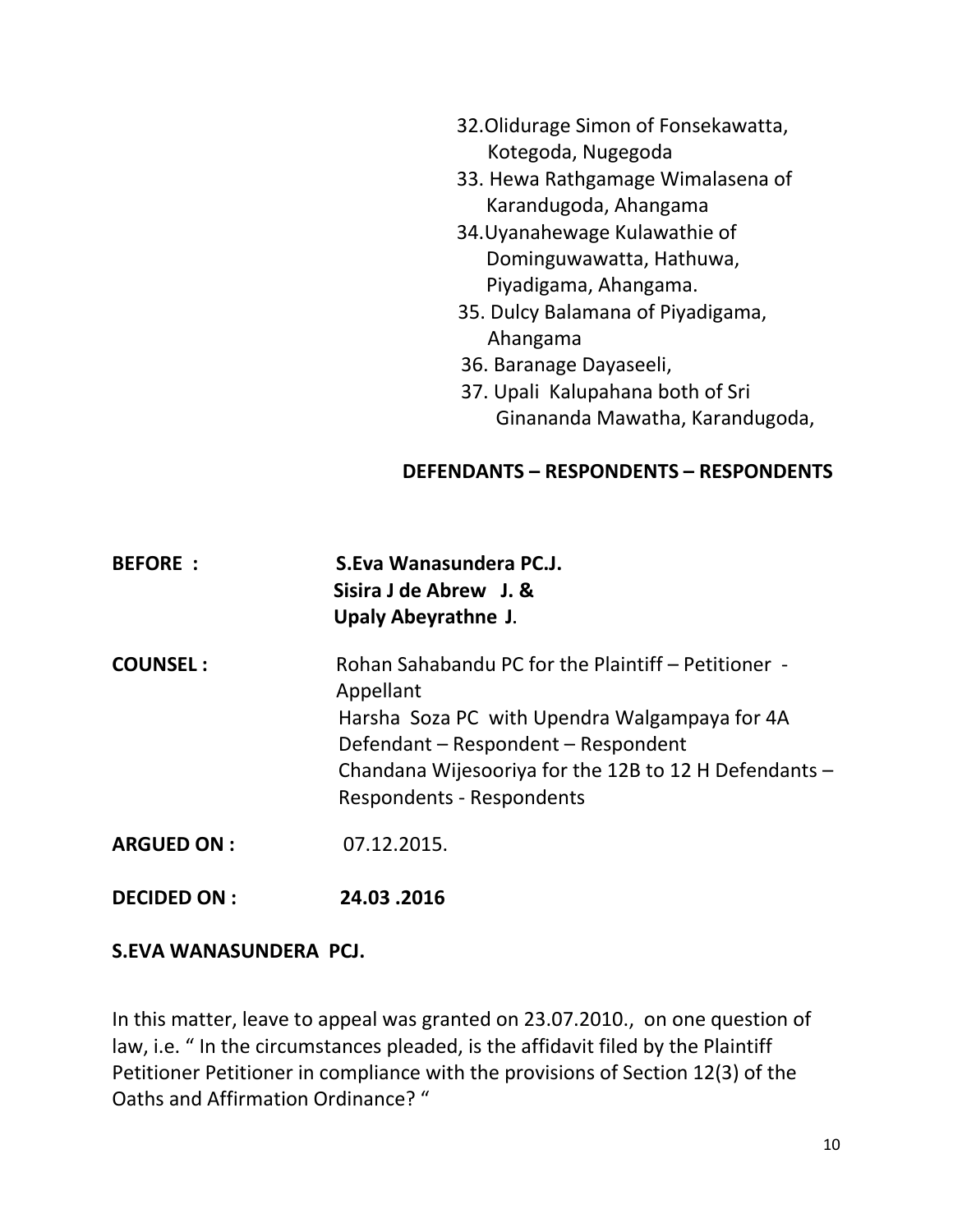The facts pertinent to this case are as follows: The Plaintiff filed a Partition Action to partition the land of an extent of about two acres. The preliminary plan No. 328 of 03.09.1976 showed the land to be partitioned as an extent of 3 Roods and 7.85 Perchs. Initially a commission was issued to Surveyor Gamini Nihal Samarasinghe to prepare the final plan. He submitted Plan No.328A of 20.11.1999. whereby he proposed a scheme for division of the corpus. The Plaintiff had objected to this plan and pursuant thereto Surveyor K.W.Pathirana submitted plan No. 3181 dated 14.09.2002 and thereafter plan No. 3181A. There were objections to these plans and at the instance of the  $1<sup>st</sup>$  Defendant-Respondent-Respondent a commission was issued to Surveyor W.T.S. Wijayatillake and he submitted plan No. 436 dated 27.02.2004.

However, it is common ground that after inquiry, Court by its order dated 06.03.2009 accepted plan No. 328A of surveyor G.N. Samarasinghe subject to certain modifications for the division of the corpus amongst the parties. The Plaintiff Petitioner being aggrieved by the said order of the order of the District Judge sought leave to appeal therefrom to the High Court of Civil Appeals of the Southern Province holden at Galle.

A preliminary objection was raised that the said Leave to Appeal application is not maintainable in as much as the petition by which leave to appeal was sought was **not supported by a valid Affidavit** as required by law. The parties who objected, moved that the application for leave be dismissed in limine.

The High Court by its order dated 24.11.2009 accepted the said objections and dismissed the leave to appeal application of the Petitioner with costs. The Plaintiff Petitioner has come before this court against the said order of the High Court. Leave was granted by this Court on the aforementioned question of law.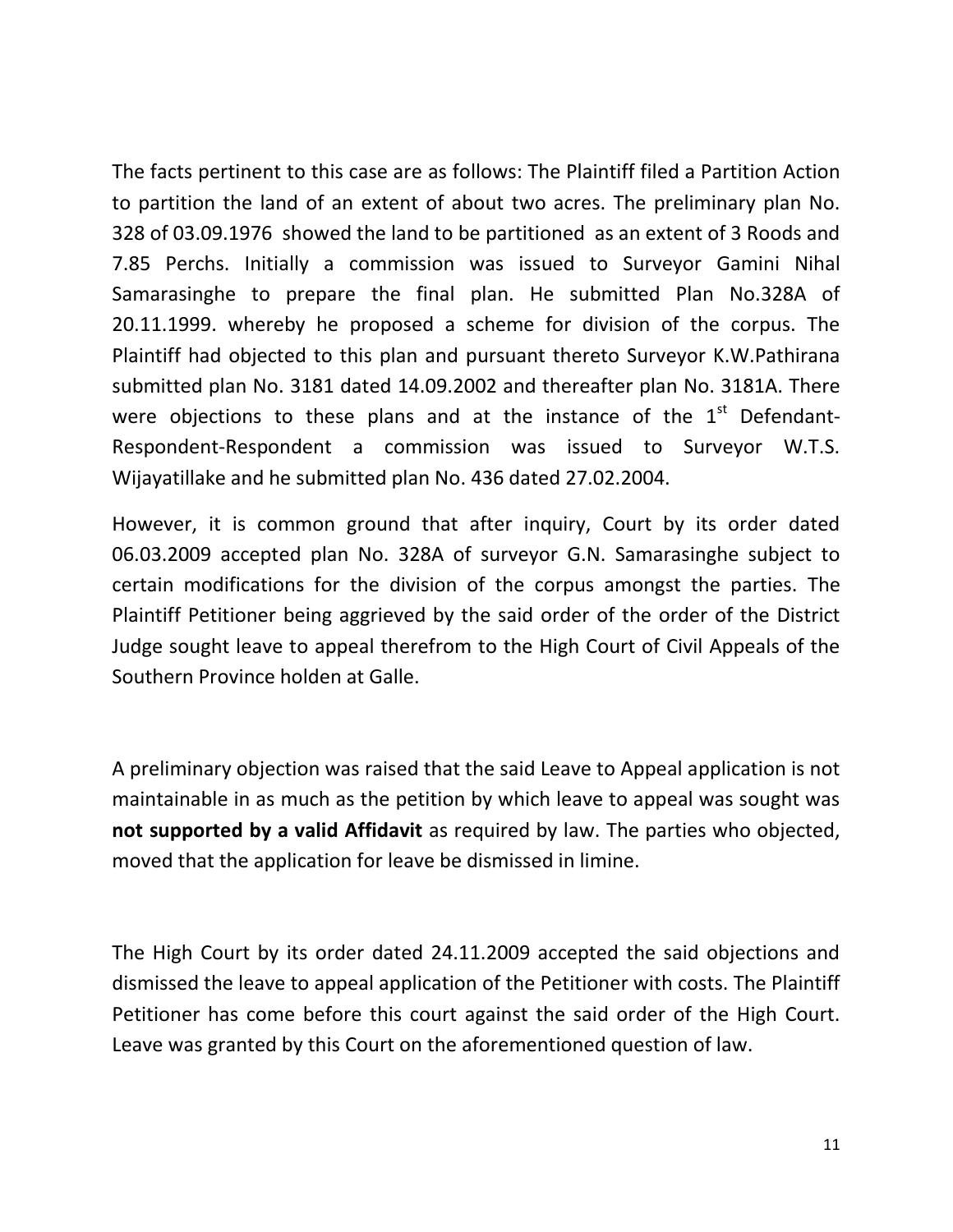This Court has to analyze the matter in view of the Oaths and Affirmation Ordinance.

Sec.12 (3) of the Oaths and Affirmation Ordinance reads:

" Every commissioner before whom any oath or affirmation is administered, or before whom any affidavit is taken under this Ordinance, **shall state** truly in the jurat or **attestation at what place** and on what date the same was administered or taken, and shall initial all alterations, erasures, and interlineations appearing on the face thereof and **made before the same was so administered and taken."**

In many cases of the Supreme Court, the jurat of an affidavit has been discussed. I observe that an affidavit is a document by which someone affirms or swears to the facts which is within his knowledge. Therefore it is a very important document. In the present case the Appellant tendered an affidavit along with his petition to the High Court of Civil Appeals which court should rely on what is contained in the affidavit as sheer evidence pertaining to the matters before court in the Petition. In this Affidavit, the place it was signed is not mentioned in the jurat. The High Court has rejected it. The Justice of the Peace is supposed to read the contents of the Affidavit to the Affirmant/Deponent and then only should the signature of the Affirmant/ Deponent be placed on the Affidavit. For this procedure to take place, the Justice of the Peaceor the Commissioner of Oaths and the Affirmant/Deponent should be seated in one place , each one facing the other one, for one to understand what he is signing. The place is important. If someone could prove that they were at different places on that date, for example, that the Affirmant/Deponent was in one country and the Justice of the Peace was in another country, then that affidavit will be proven to be untrue and false. There is no way to challenge an Affidavit, if the place is not mentioned. In the same way if the language it is written in is not understood by either the affirmant or the justice of the peace, again, the Affidavit can be challenged. In such a case if the Justice of the Peace knows the language the affidavit is written in, he can explain the contents to the Affirmant in the language he and the Affirmant know. Here again, the place is important. They have to be in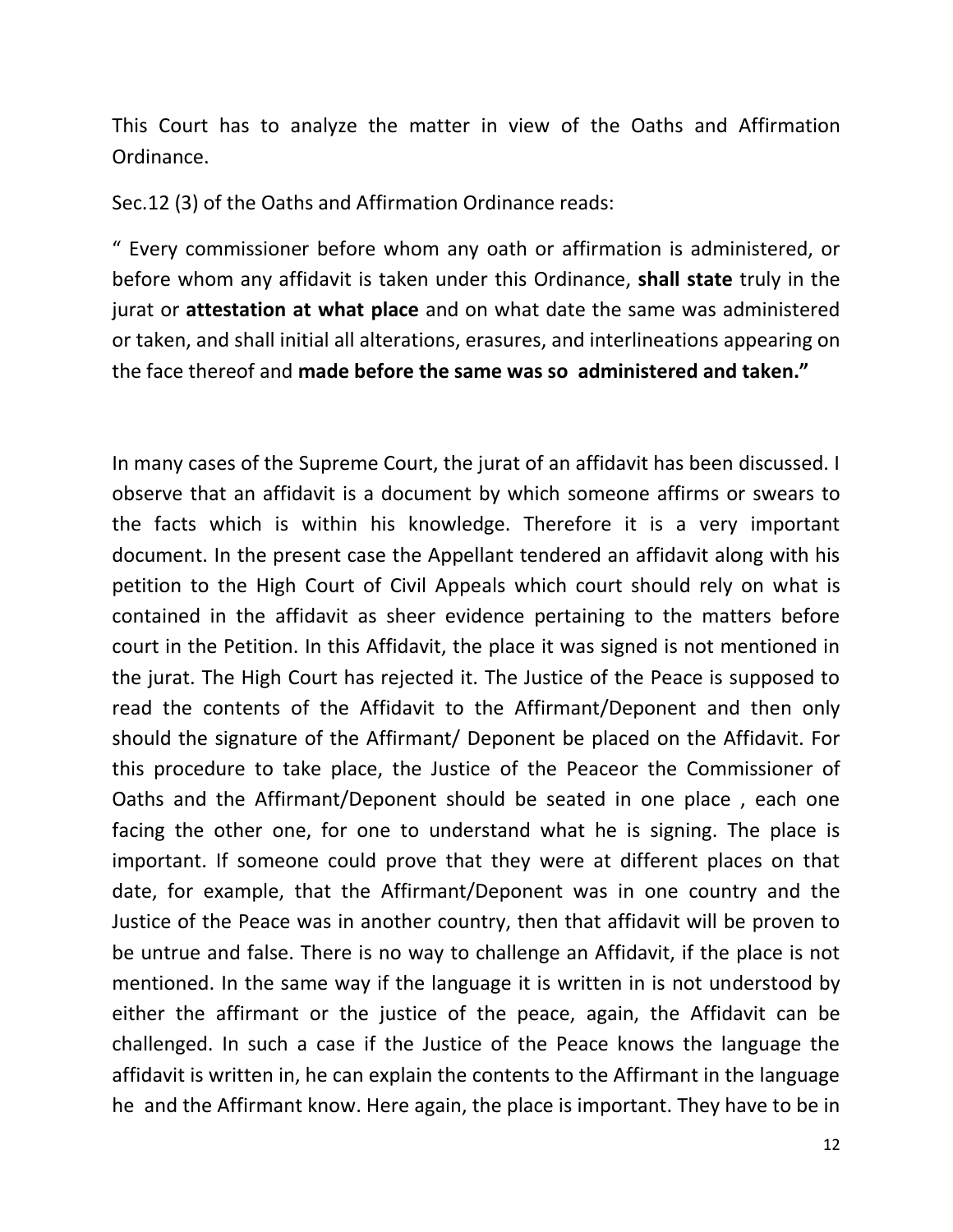a suitable place where the contents of the affidavit can be read over and explained by the Justice of the Peace to the Affirmant. That is the reason why the place of attestation should be mentioned in the Jurat.

It was argued by the Appellant that the seal of the Commissioner of Oaths bears a place namely 'Galle' and that is enough to show that the place of attestation as Galle and on that alone, the place of attestation can be taken as Galle.The Affirmant residing in Colombo could sign an affidavit in Colombo before a Commissioner of Oaths who has a seal bearing his name and the word 'Galle' which is his main station of practice, at a time he is in Colombo. It is allowed in law for him to read over and explain the contents of the Affidavit to the affirmant sitting in Colombo as he can practice anywhere in the Country. Yet, the place of attestation should be mentioned as Colombo because otherwise on the face of the document there is no way that he could reasonably be taken for granted to be present in Galle for the attestation to be performed in Galle. The place in the seal of the Commissioner of Oaths is no proof of the place of attestation. It is only an indication of where the principal office of practice of the Commissioner of Oaths is. After all, the rule that the place of attestation should be mentioned which is contained in a statute as a statutory provision cannot be ignored as technical.

The Statutory Provision of Sec. 12(3) of the Oaths and Affirmation Ordinance, specifically mention that all the alterations , erasures and interlineations on the face of the Affidavit should be initialed by the Commissioner of Oaths before it is administered and taken by the person swearing or affirming the Affidavit. So, it has to be read over by the Commissioner by himself and then while reading over that way, he has to identify the alterations, erasures and interlineations and then initial the same by himself. It is only then that he can step onto administering the Affidavit, which means 'giving out' the oath/affirmation to the Deponent or Affirmant. It is to be noted that every step of the way is explained in the statutory provision. It has to be done carefully and diligently. At the time of administering the Affidavit, the Commissioner has to read the Affidavit over and explain what is contained in it, to the deponent/affirmant and get the person deposing /affirming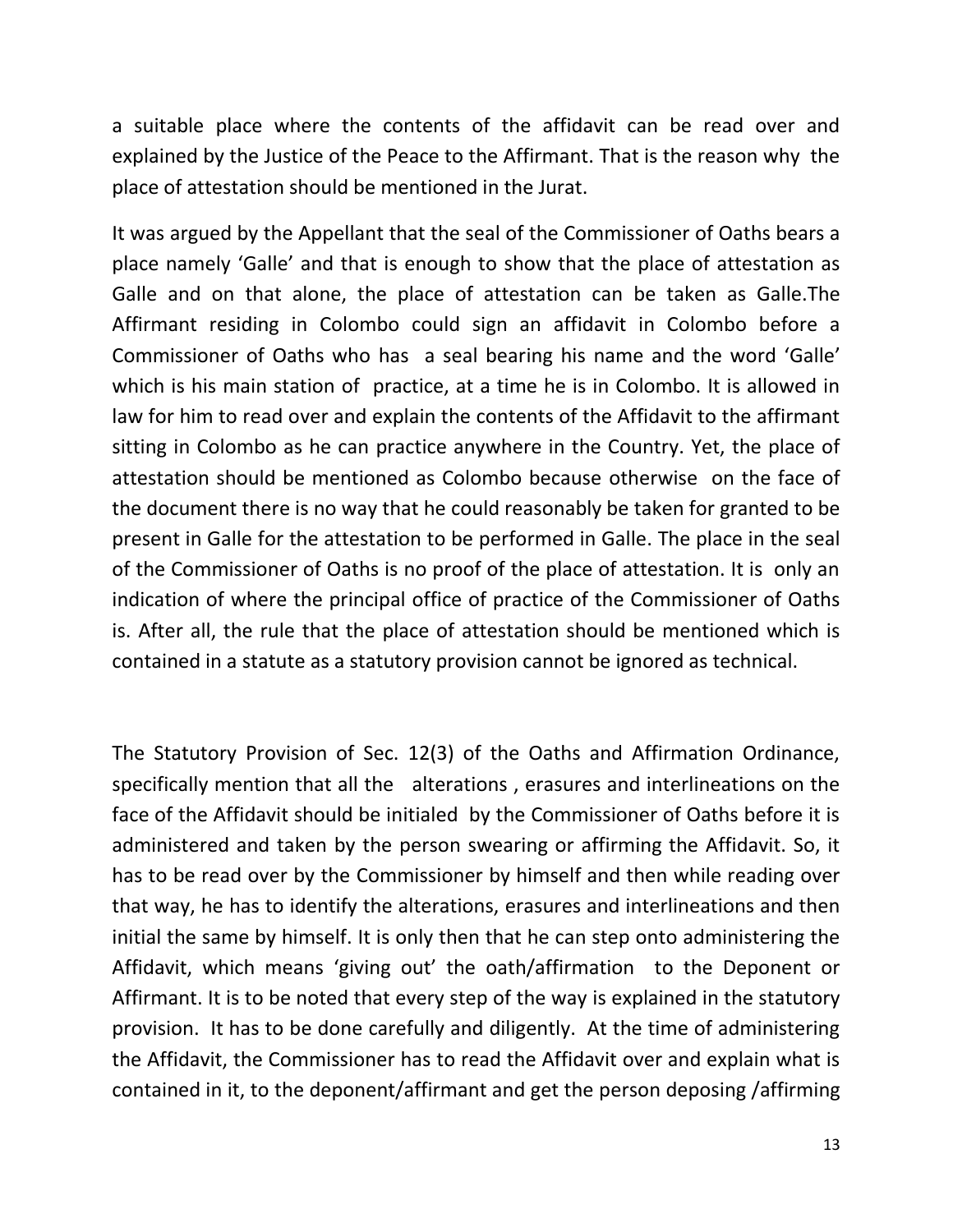to understand and know what he is deposing / affirming to. It is a serious matter taking place between two persons., the deponent/affirmant and the Commissioner. Both of them vouch for the way it is done. The Affirmant/Deponant is then fully aware of what he is affirming to or he is deposing to, since it is as good as giving evidence before Court. The affidavit is an alternative method of giving evidence. We all are aware how important it is to be in the witness box inside a Court house giving evidence. Providing evidence by way of an affidavit should be given the same seriousness and importance. The place all this work is done is very important. It is like the person in the witness box giving evidence except for the fact that he will not be cross examined. The penal sanctions against a person swearing an affidavit which bears false evidence is the same in law as for a person who swears and gives false evidence.

Moreover, it should be noted that Sec. 12(3) is mandatory as it states that " shall state truly at what place and on what date….". Therefore the place of attestation to be mentioned in the jurat is mandatory and cannot be treated as simple as a technicality. If, in an affidavit, the place of attestation is not mentioned in the jurat, it cannot be in law regarded as a perfected affidavit before a commissioner of oaths and cannot be given due recognition in law as a valid affidavit in whatever forum it is produced. The rule of law has to be followed for recognition to take place for the document to be an affidavit. The date and the place of attestation go together each being very important for the validity of the document.

I have considered the following cases which were submitted in the written submissions as well as in the oral submissions:

- 1. Fancy Vs Sanoon 2006 BLR 58.
- 2. Kariyawasam Vs Sourthern Provincial Road Development Authority and 8 others 2007 , 2 SLR 33.
- 3. Navaratne Vs Wadugodapitiya 2006 1 SLR 273.
- 4. Kariyawasam Vs. Don Mercy 2006 2 SLR 256.